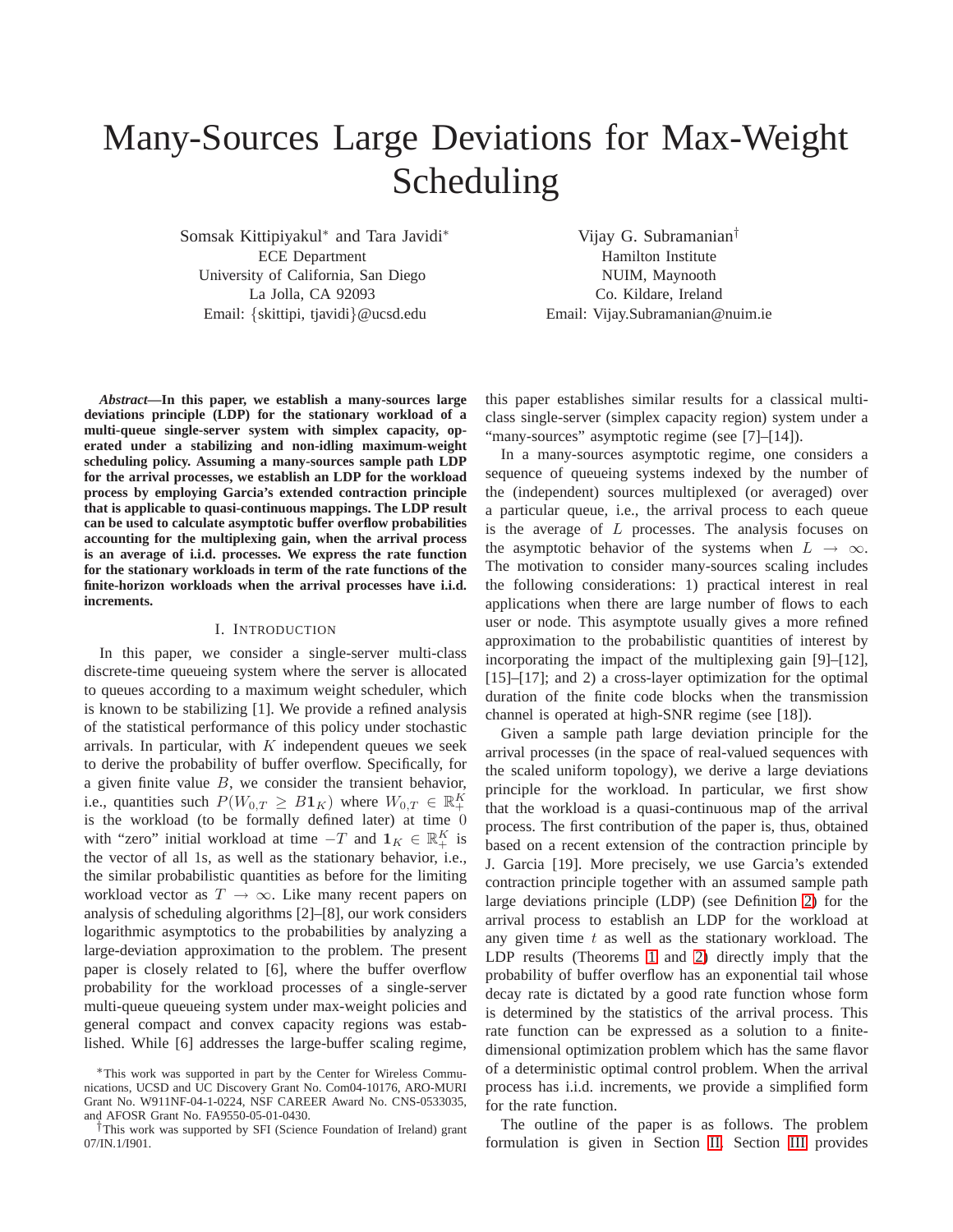background and preliminary results on the large deviations principle. The main results of the paper, which are the LDPs of the workloads, are given in Section [IV.](#page-3-0) Section [V](#page-3-1) gives simplified expressions of the rate functions. We conclude in Section [VI](#page-4-0) with a discussion of future work.

## II. PROBLEM FORMULATION

<span id="page-1-1"></span>We consider a discrete-time queueing system with  $K$ independent queues and one server with capacity  $c$  (bits per timeslot). For every queue  $k \in \mathcal{K} := \{1, \ldots, K\}$  we assume that work (in bits) arrives into the queue given by a sequence  $(A_t^k, t \in \mathbb{N})$  where  $A_t^k \in \mathbb{R}_+$  is the work brought in at time  $-t$ . For  $0 \leq m_1 \leq m_2$  integers, we define  $A^k(m_1, m_2] := \sum_{t=m_1+1}^{m_2} A_t^k$  as the total amount of work to arrive for user k from timeslot  $-m_2$  and until timeslot  $-m_1 - 1$ . We also write  $A^k|_{(m_1,m_2]}$  to denote the finite sequence of arrivals  $A^k$  restricted to  $\{-m_2, \ldots, -m_1-1\}$ .

We assume a maximum-weight server allocation policy where the weights are functions of the unfinished workloads, and under which we are interested in the statistical properties of the unfinished workload in queue  $k$  at time  $t$ . Let  $W_t^k \in \mathbb{R}_+$  be the unfinished workload (queue length) of queue k at the beginning of time  $-t$  and  $R_t^k$  be the amount of service allocated to queue k during time  $(-t, -t+1]$ . Let  $W_t := (W_t^k, k \in \mathcal{K})$  be the corresponding workload vector and  $R_t := (R_t^k, k \in \mathcal{K})$  be the rate vector. One can define a simplex rate region  $\mathcal{R}$ ,

$$
\mathcal{R} := \left\{ \mathbf{r} = (r^1, \dots, r^K) \in \mathbb{R}_+^K : \sum_{k=1}^K r^k \le c \right\}, \quad (1)
$$

as the set of server's operating points, i.e.,  $R_t \in \mathcal{R}$ . At the beginning of timeslot  $-t$ , the rate vector  $R_t \in \mathcal{R}$  is selected by a work-conserving max-weight scheduler  $H$  in response to the current workload  $W_t$ ; that is,  $R_t = H(W_t)$  where the scheduler H serves c bits from the queue  $k^*$  which has the largest workload  $W_t^k$  when the workload of the longest queue is at least c. In case of a tie, the scheduler chooses the queue with the lowest index. To make the scheduler nonidling, we assume the scheduler splits the service when the unfinished workload in each queue is less than  $c$ . That is, we assume that the scheduler assigns  $H(\mathbf{x}) = \text{Proj}_{\mathcal{R}}(\mathbf{x})$  when  $\mathbf{x} \in [0, c)^K$ , where  $\text{Proj}_B(\mathbf{b})$  is the projection of vector **b** on the set B. Specifically, for  $\mathbf{x} \in \mathbb{R}_+^K$  we consider  $H(\mathbf{x})$  to be given by

<span id="page-1-2"></span>
$$
H(\mathbf{x}) := \begin{cases} \mathbf{e}(\mathbf{x}) & \text{if } \mathbf{x} \notin [0, c)^K; \\ \text{Proj}_{\mathcal{R}}(\mathbf{x}) & \text{if } \mathbf{x} \in [0, c)^K. \end{cases}
$$
 (2)

Above  $e(x)$  is defined as the K-dimensional vector whose elements are zeros except for the  $k^*$ th element which is  $c$ , where  $k^* = \min\{k : k \in \arg \max_{i \in \mathcal{K}} x_i\}$ . For example, when  $K = 2$ , the scheduler H in [\(2\)](#page-1-2) becomes

$$
H(\mathbf{x}) = \begin{cases} (c, 0), & \text{if } x^{1} \geq x^{2}, x^{1} \geq c \\ (0, c), & \text{if } x^{1} < x^{2}, x^{2} \geq c, \\ \text{Proj}_{\mathcal{R}}(\mathbf{x}), & \text{if } x^{1} < c, x^{2} < c. \end{cases} \tag{3}
$$

For  $t \in \mathbb{N}$ , the dynamics of the workloads of queue  $k \in \mathcal{K}$ is

$$
W_{t-1}^k = [W_t^k - R_t^k]^+ + A_t^k,\tag{4}
$$

where for  $x \in \mathbb{R}$ ,  $[x]^+ := \max\{0, x\}$ . We assume that the arrival vector  $A_t$  happens any time in  $(-t, -t+1)$  but cannot be served in that times lot  $t$ .

In this paper, we are interested in the asymptotic probabilities of the *finite-horizon* and *infinite-horizon* workloads. The finite-horizon workload, denoted by  $W_{0,T}$ , is the workload at time 0, assuming the initial condition at time  $-T$  is  $W_T \in \mathcal{R}$ . The index T in  $W_{0,T}$  reminds us of this initial condition.<sup>[1](#page-1-3)</sup> The infinite-horizon workload,  $W$ , is defined as  $W = W(A) := \lim_{T \to \infty} W_{0,T}(A|_{(0,T]}).$  We assume that the limit exists but may be infinite. It can be shown that  $W$  is the stationary workload when the system is stable. We will use the function  $G_T$  to mean  $G_T(A|_{(0,T]}) = W_{0,T}(A|_{(0,T]})$  and the function G to mean  $G(A) = W(A)$ . To aid in describing our results we further define  $G_T^{\mathbf{a}}$  and  $G^{\mathbf{a}}$  in the following way:

*Definition 1:* For a function  $F : \mathcal{X} \mapsto \mathcal{Y}$  and  $x \in \mathcal{X}$ , we define

$$
F^x := \{ y \in \mathcal{Y} : (\exists x_n \to x) \text{ such that } F(x_n) \to y \}. \tag{5}
$$

Note that  $F^{(\cdot)}$  is a set-valued mapping. It is single-valued at x where F is continuous (i.e.,  $F^x = \{F(x)\}\.$ 

We consider a sequence of queueing systems indexed by  $L \in \mathbb{N}$  and will be interested in the behavior of the queueing system  $L$  as  $L$  becomes large. For each user  $k \in \mathcal{K}$  and system indexed by L, we assume a stationary arrival process of work brought into the system given by a sequence  $A^{k,L} := (A_t^{k,L}, t \in \mathbb{N})$  where  $A_t^{k,L} \in \mathbb{R}_+$  is the work (in bits) brought in at time  $-t$  into the queue of user  $k$ . The arrivals to different queues/users are mutually independent. We follow the many-sources scaling regime on the system with index  $L$ . The arrival process to each queue  $k$  is assumed to be an average of  $L$  i.i.d. processes, i.e.,  $A^{k,L} := \frac{1}{L} \sum_{i=1}^{L} A^{k,(i)}$ , where each  $A^{k,(i)}$  is an independent identically distributed copy of a stationary process A. We denote the mean arrival rate by  $\mu := EA_1^{k,L} = EA_1$ . Also let  $A^L := (A^{k,L}, k \in \mathcal{K})$  be the sequence of arrival vectors.

#### *A. Main Results*

Assuming that the sequence of the arrival processes  $\{A^L\}$ satisfies a many-sources sample path LDP with a continuous rate function (Assumptions [1](#page-2-3) and [2,](#page-2-4) respectively, given in Section [III\)](#page-2-2), the main results of the paper are the following LDP's for the finite and infinite-horizon workloads. We also provide a simplification of the rate functions when the arrival processes have i.i.d. increments.

<span id="page-1-3"></span><span id="page-1-0"></span><sup>&</sup>lt;sup>1</sup>The initial condition is normally taken to be the zero vector but the result remains valid even when the initial condition is within R. With  $W_T \in$ R, we always have the workload at time  $-T+1$  be  $W_{T-1} = [W_T -1]$  $H(W_T)]^+ + A_T = A_T$  from the non-idling condition that we imposed on the server allocation mechanism.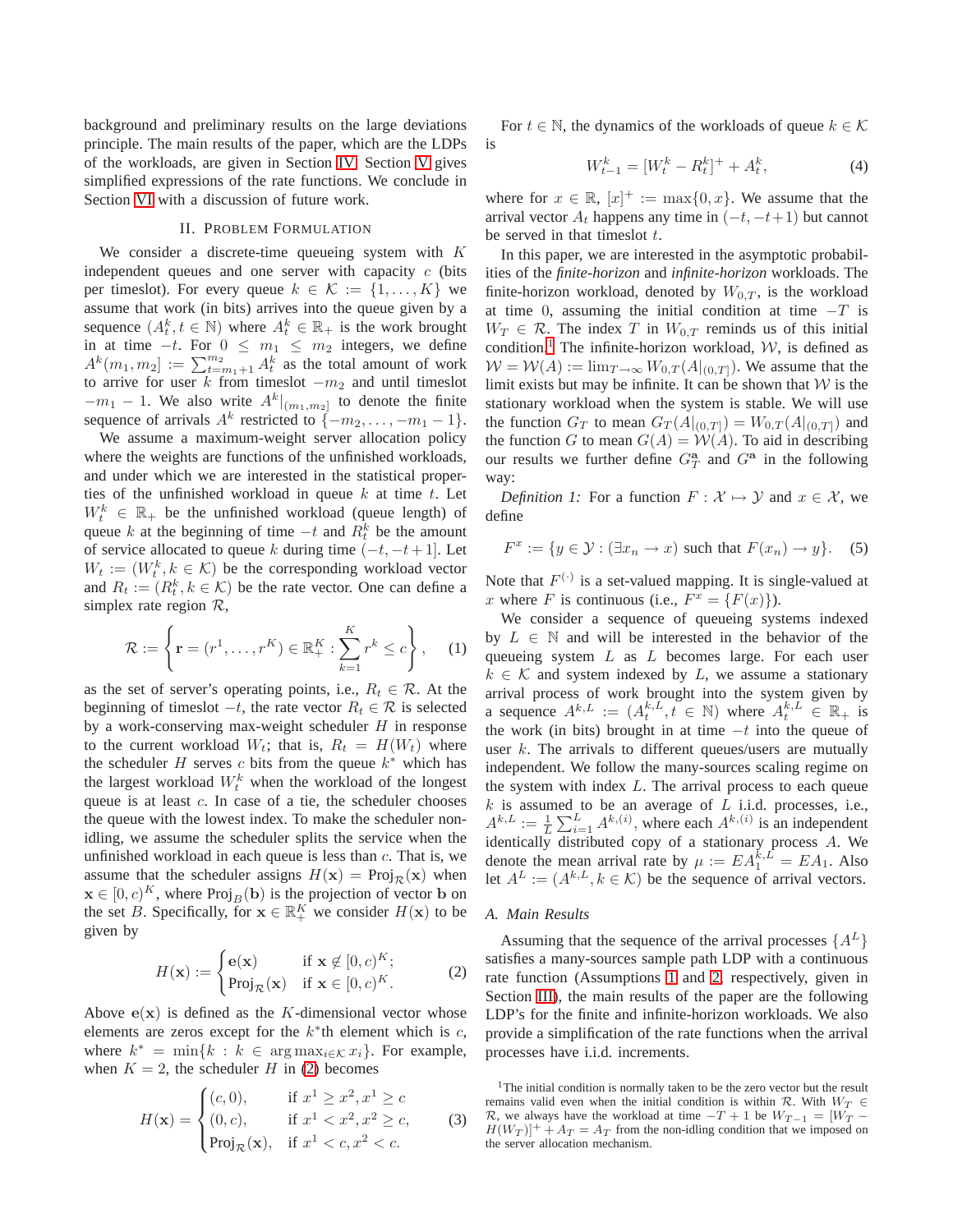*Theorem 1:* For  $t \in \mathbb{N}$ , the sequence of the finite-horizon workloads  $\{W_{0,t}(A^L|_{(0,t]}):= G_t(A^L|_{(0,t]})\}$  satisfies an LDP on  $\mathbb{R}^K_+$  with the rate function  $I_t$ , where for  $\mathbf{b} \in \mathbb{R}^K_+$ 

<span id="page-2-8"></span>
$$
I_t(\mathbf{b}) = \inf_{\mathbf{x} \in \mathbb{R}_+^{K \times t}: G_t^{\mathbf{x}} \ni \mathbf{b}} I^{\sharp}_t(\mathbf{x}) \tag{6}
$$

<span id="page-2-1"></span>*Theorem 2:* If  $K\mu < c$ , the sequence of infinite-horizon workloads  $\{W(A^L) := G(A^L)\}\$  satisfies an LDP on  $\mathbb{R}^K_+$ with rate function *J*, where for  $\mathbf{b} \in \mathbb{R}_+^K$ 

<span id="page-2-7"></span>
$$
J(\mathbf{b}) = \inf_{a \in \mathcal{D}_{\mu}^{K}: G^{a} \ni \mathbf{b}} I^{\sharp}(a). \tag{7}
$$

In the above results,  $a$  denotes a sequence taking values in  $\mathbb{R}^K_+$  and  $\mathcal{D}^K_\mu$  is a special subset of sequences taking values in  $\mathbb{R}_+^K$  which will be clarified in Section [III-A](#page-2-5).

#### III. BACKGROUND AND ASSUMPTIONS

#### <span id="page-2-5"></span><span id="page-2-2"></span>*A. Topology for Sample Paths*

Since a large deviations principle is defined with topological entities and since we will deal with continuity and convergence of the workload mappings, we need to precisely specify the topology for the space of the arrival sample paths. We use the scaled uniform topology as in [13] for our analysis. Let  $D$  denote the space of sample paths (non-negative discrete-time functions), i.e.,  $\mathcal{D} := \{x : \mathbb{N} \mapsto \mathbb{R}_+\}$ , and let  $\mathcal{D}^K$  be the K cartesian product of D. Let  $||\cdot||_u$  be the scaled uniform norm on D, i.e.,  $||x||_u := \sup_{t \in \mathbb{R}} |x||_0$  $x(0,t]$  $\left|\frac{0,t]}{t}\right|$ for all  $x \in \mathcal{D}$  while for all  $a = (a^k, k \in \mathcal{K}) \in \mathcal{D}^K$ , where  $a^k \in \mathcal{D}$ , the scaled uniform norm of a is  $||a||_u := \max_{k \in \mathcal{K}} ||a^k||_u$ . Define a subspace  $\mathcal{D}_{\mu}$  of  $\mathcal D$  which contains all the arrival paths whose average arrival rate is equal to the expected rate  $\mu$ , i.e.,  $\mathcal{D}_{\mu} := \left\{ x \in \mathcal{D} : \lim_{t \to \infty} \frac{x(0,t]}{t} = \mu \right\}$  and  $\mathcal{D}_{\mu}^{K}$  the K products of  $\mathcal{D}_{\mu}$ . Again, we equip  $\mathcal{D}_{\mu}$  and  $\mathcal{D}_{\mu}^{K}$  with the scaled uniform topology. For metric spaces like  $\mathbb{R}_+^n$ ,  $n \in \mathbb{N}$ , we use the square uniform topology with the square metric  $\rho$  [20], where  $\rho(\mathbf{x}, \mathbf{y}) := \max_{i \in \{1, ..., n\}} |x_i - y_i|.$ 

## *B. Large Deviations Principle*

The following definition of a large deviations principle is taken from [13]. For an excellent full introduction to the theory, definitions, and tools, see [21] and for queueing applications, see [14].

<span id="page-2-0"></span>*Definition 2 (Large deviations principle):* A sequence of random variables  $X^L$  in a Hausdorff space X with  $\sigma$ -algebra  $\beta$  is said to satisfy a large deviations principle (LDP) with good rate function I if, for any  $B \in \mathcal{B}$ ,

$$
- \inf_{x \in B^o} I(x) \le \liminf_{L \to \infty} \frac{1}{L} \log P(X^L \in B)
$$
  

$$
\le \limsup_{L \to \infty} \frac{1}{L} \log P(X^L \in B) \le - \inf_{x \in \bar{B}} I(x),
$$
 (8)

where  $B^o$  and  $\overline{B}$  are the interior and the closure of B, respectively, and the rate function  $I : \mathcal{X} \mapsto \mathbb{R}_+ \cup \{\infty\}$ has compact level sets, where the level sets are defined as  ${x : I(x) \leq \alpha}$ , for  $\alpha \in \mathbb{R}$ .

If  $X^L$  is a mapping from N to R describing sample path of a random sequence, the LDP is referred to as a *sample path* LDP.

We are interested in finding an LDP for the sequence of the workloads  $W(A^L)$  and  $W_{0,T}(A^L|_{(0,T)})$ , assuming the following sample path LDP of the arrival processes  $A<sup>L</sup>$ .

## *C. Sample Path LDP of Arrival Processes*

The following sample path LDP for the sequence of arrival processes  $A<sup>L</sup>$  is the starting point of our analysis.

<span id="page-2-3"></span>*Assumption 1 (Many-sources sample path LDP):* The sequence  $\{A^L\}$  satisfies a sample path LDP in  $\mathcal{D}_{\mu}^K$  equipped with the scaled uniform topology with rate function  $I^{\sharp}$ , where the rate function  $I^{\sharp}$  is given as

<span id="page-2-6"></span>
$$
I^{\sharp}(a) := \sup_{t \in \mathbb{N}} I^{\sharp}(a|_{(0,t]}) = \lim_{t \to \infty} I^{\sharp}(a|_{(0,t]}) \tag{9}
$$

for  $a \in \mathcal{D}_{\mu}^K$ , where for  $\mathbf{x} = (\mathbf{x}^k \in \mathbb{R}_+^t, k \in \mathcal{K}) \in \mathbb{R}_+^{Kt}$ ,

<span id="page-2-9"></span>
$$
I^{\sharp}_{t}(\mathbf{x}) := \sum_{k=1}^{K} \Lambda_{t}^{*}(\mathbf{x}^{k}), \qquad (10)
$$

and  $\Lambda_t^*$  is the convex conjugate or Fenchel-Legendre transform of  $\Lambda_t$ :

$$
\Lambda_t^*(\mathbf{y}) := \sup_{\theta \in \mathbb{R}^t} \theta \cdot \mathbf{y} - \Lambda_t(\theta), \qquad \text{for } \mathbf{y} \in \mathbb{R}^t, \tag{11}
$$

$$
\Lambda_t(\theta) := \log E \exp \left( \theta \cdot A|_{(0,t]} \right), \quad \text{for } \theta \in \mathbb{R}^t. \tag{12}
$$

*Remark [1](#page-2-3):* Assumption 1 implies that the sequence  $\{A^L\}$ also satisfies an LDP on  $\mathcal{D}^K$  equipped with the scaled uniform topology, with rate function  $I^{\sharp}$  where  $I^{\sharp}(a) = \infty$ for  $a \in \mathcal{D}^K/\mathcal{D}^K_\mu$  [14]. It is shown in [14, Lemma 7.8] that under Assumption [1,](#page-2-3)  $\Lambda_t^*(\cdot)$  is non-negative,  $\Lambda_t^*$  is convex, and  $\Lambda_t^*(\mu \mathbf{1}_t) = 0$ , where  $\mathbf{1}_n$  is the vector of all ones in  $\mathbb{R}^n$ . Hence,  $I^{\sharp}{}_{t}(\mu \mathbf{1}_{Kt}) = 0$  and  $I^{\sharp}{}_{t}$  is convex.

In this paper, we also assume the following continuity condition on the rate function  $I^{\sharp}$  in [\(9\)](#page-2-6):

<span id="page-2-4"></span>Assumption 2:  $I^{\sharp}$  is continuous on its effective domain defined as  $\{x \in \mathcal{D}^K : I^{\sharp}(x) < \infty\}.$ 

*Remark 2:* As shown in [13] and [14], the above manysources sample path LDP (Assumption [1\)](#page-2-3) holds when the underlying arrival process A satisfies mild regularity conditions. This implies that several standard stationary processes used for traffic modeling, such as i.i.d. increment processes, Markov-modulated, a general class of Gaussian, and fractional Brownian processes (for long-range dependent or heavy-tailed traffic), satisfy Assumptions [1](#page-2-3) and [2.](#page-2-4)

#### *D. Garcia's Extended Contraction Principle*

The contraction principle (see [21, p. 126]) says that if we have an LDP for a sequence of random variables, we can effortlessly obtain LDP's for a whole other class of random sequences that are obtained via continuous transformations. However, due to the inherent discontinuity in the maxweight scheduling function, the usual contraction principle fails to provide sufficient structure. Instead, we will utilize the following powerful extension of the contraction principle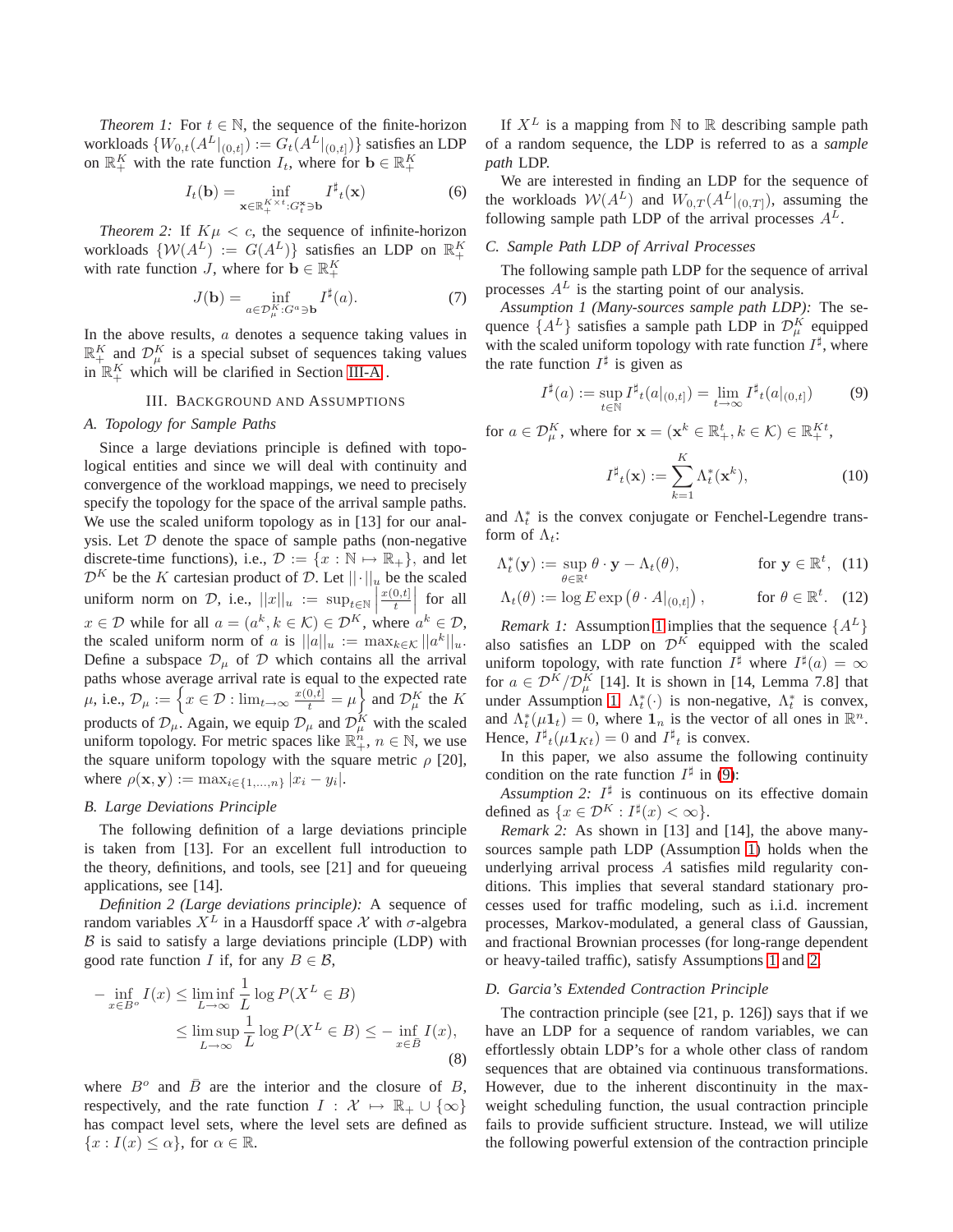for quasi-continuous transformations on metric spaces, given by Garcia [19]. First, let us provide the definition of quasicontinuity on metric spaces:

*Fact 1:* [19, Theorem 3.2] If  $X, Y$  are complete metric spaces, a function  $F : \mathcal{X} \mapsto \mathcal{Y}$  is quasi-continuous if and only if for each  $x \in \mathcal{X}$ , there is a sequence  $\{x_n\}$  such that  $x_n \to$  $x, F(x_n) \to F(x)$ , and such that for all n, F is continuous at  $x_n$ .

*Remark 3:* Obviously, every continuous function is quasicontinuous. A step function  $F : \mathbb{R} \mapsto \mathbb{R}$ , where  $F(x) =$ 0 for  $x < 0$ ,  $F(x) = 1$  for  $x \ge 0$ , is quasi-continuous. But if  $F(0) = 1/2$ , then F is not quasi-continuous. From this example, we can infer that our scheduling function  $H$  is quasi-continuous.

<span id="page-3-4"></span>*Remark 4:* An interesting property is that if F is a continuous function and  $G$  is a quasi-continuous function, then  $F \circ G$  is quasi-continuous but  $G \circ F$  is not necessarily quasicontinuous [19].

*Fact 2 (Garcia's Extended Contraction Principle):* Assume  $\Omega \stackrel{X^L}{\rightarrow} \mathcal{X} \stackrel{F}{\rightarrow} \mathcal{Y}, \mathcal{X}, \mathcal{Y}$  are metric spaces, and  $\{X^L\}$ satisfies a large deviation principle with good rate function  $I^{\sharp}$ . If at every x with  $I^{\sharp}(x) < \infty$ , F is quasi-continuous and  $I^{\sharp}$  is continuous, then  $\{F(X^{L})\}$  satisfies the LDP with rate function given by

$$
I(y) = \inf \left\{ I^{\sharp}(x) : y \in F^x \right\}.
$$
 (13)

Hence, given Assumption [2,](#page-2-4) the LDP's for the sequences of finite- and infinite-horizon workloads would follow as a direct consequence of the quasi-continuity of the mappings  $G_t$  and  $G$ . The quasi-continuity of the workload mappings is inherited from the quasi-continuity of the scheduler H.

#### IV. ANALYSIS: LDP'S FOR WORKLOADS

<span id="page-3-0"></span>In this section, we present the main result of the paper: LDP's for the sequences of the finite- and infinite-horizon workloads. We first establish an LDP for the sequence of the finite-horizon workloads.

## *A. LDP for Finite-Horizon Workloads*

In this section, for  $t \in \mathbb{N}$ , we establish an LDP for finitehorizon workloads  $\{W_{0,t}^L := G_t(A^L|_{(0,t]})\}$ . The approach is to first show that the mapping  $G_t : \mathbb{R}_+^{K \times t} \mapsto \mathbb{R}_+^K$  is quasicontinuous, then use Garcia's extended contraction principle to obtain an LDP for the finite-horizon workloads from the LDP assumption for  $\{A^L|_{(0,t]}\}.$ 

<span id="page-3-3"></span>*Lemma 1:* For  $t \in \mathbb{N}$ ,  $G_t$  is quasi-continuous on  $\mathbb{R}_+^{K \times t}$ with respect to the uniform topology.

*Proof:* See Appendix. The idea of the proof relies on the quasi-continuity of the scheduler  $H$  and the linear dependence of the workload  $W_s$  at time  $-s$  on  $A_{s+1}$  for all  $s \in (0, t-1].$ 

Now, as already discussed, the proof of Theorem [1](#page-1-0) is complete. We refer to the corresponding rate function,  $I_t$ , as the finite-horizon rate function. Next, we discuss the LDP for the infinite-horizon workloads.

## *B. LDP for Infinite-Horizon Workloads*

In this section, we establish an LDP of the sequence of the infinite-horizon workloads  $\{W^L = G(A^L)\}\$  where  $A^L \in \mathcal{D}^K$ . Similar to the last section, we first show that the mapping G is quasi-continuous on  $\mathcal{D}_{\mu}^{K}$  when  $K\mu < c$ , and then use Garcia's extended contraction principle to establish the desired LDP.

<span id="page-3-2"></span>*Lemma 2:* If  $K\mu < c$ , the mapping G is quasi-continuous on  $\mathcal{D}_{\mu}^{K}$  with respect to the scaled uniform topology.

*Proof:* See Appendix. The main idea is to use the fact that the sum (over all queues) workload process behaves like that of a single queue.

Again, the above lemma and Garcia's extended contraction principle to the sequence of  $\{A^L\}$  immediately give the LDP for the sequence of the infinite-horizon workload in Theorem [2.](#page-2-1) Recall that the set  $\mathcal{D}_{\mu}^{K}$  contains all arrival sample paths a such that  $I^{\sharp}(a) < \infty$  and  $E[a_t^k] = \mu$  for all  $k \in \mathcal{K}$ and  $t \in \mathbb{N}$ .

Let us now consider the problem of calculating the rate function. Eqn.  $(7)$  suggests that the rate function  $J$ , where  $J(\mathbf{b}) = \inf_{a \in \mathcal{D}_{\mu}^{K} : G^{a} \ni \mathbf{b}} I^{\sharp}(a)$ , could be interpreted as the minimum-cost solution among all paths  $a \in \mathcal{D}_{\mu}^K$  such that  $\mathbf{b} \in G^a$ , where the cost of the path a is  $I^{\sharp}(a)$  and convex. Hence, the problem of finding the rate functions is a deterministic optimal control problem like those in [4], [6].

The expressions for the rate functions  $I_t$  and  $J$  in [\(6\)](#page-2-8) and [\(7\)](#page-2-7) are of little use in their current forms, as their computation is far from straight forward. In the next section, we simplify the rate functions when the arrival processes are limited to having i.i.d. increments.

#### <span id="page-3-1"></span>V. I.I.D. INCREMENTS: SIMPLIFIED RATE FUNCTIONS

In this section, we give a calculation of the finite-horizon and infinite-horizon rate functions in the case when the arrivals have i.i.d. increments. In this case, the cost of a sample path  $a \in \mathcal{D}^K$ , which is  $I^{\sharp}(a)$ , is additive and the total cost of any arrival sample path is the sum of the cost over all timeslots and queues. This property helps us to simplify the calculation of the rate functions.

Consider the underlying arrival process A to be a process with i.i.d. increments, e.g., a compound Poisson arrival process with exponential packet length (see [18]). For these i.i.d. increment arrival processes, it is easy to show that for  $\mathbf{x} \in \mathbb{R}_+^t$ ,  $\Lambda_t^*(\mathbf{x}) = \sum_{i=1}^t \Lambda^*(x_i)$ , where  $\Lambda^*$  is the Fenchel-Legendre transform of  $\Lambda$  and  $\Lambda(\theta) = \log E \exp(\theta A_1)$  [14]. Hence, for a finite vector  $\mathbf{a} = (a_i^k, k \in \mathcal{K}, i \in (0, t]) \in \mathbb{R}_+^{K \times t}$ , the cost  $I^{\sharp}$ <sub>t</sub>(a) in [\(10\)](#page-2-9) can be written as

$$
I^{\sharp}_{t}(\mathbf{a}) = \sum_{i=1}^{t} \mathcal{X}^{A}(\mathbf{a}_{i}), \qquad (14)
$$

where we define  $\mathcal{X}^A(\mathbf{x}) := \sum_{k=1}^K \Lambda^*(x^k)$ , for  $\mathbf{x} \in \mathbb{R}_+^K$ , as the per-timeslot cost of a K-dimensional sample path. Next, we simplify the rate functions for the infinite-horizon and finite-horizon workloads, respectively.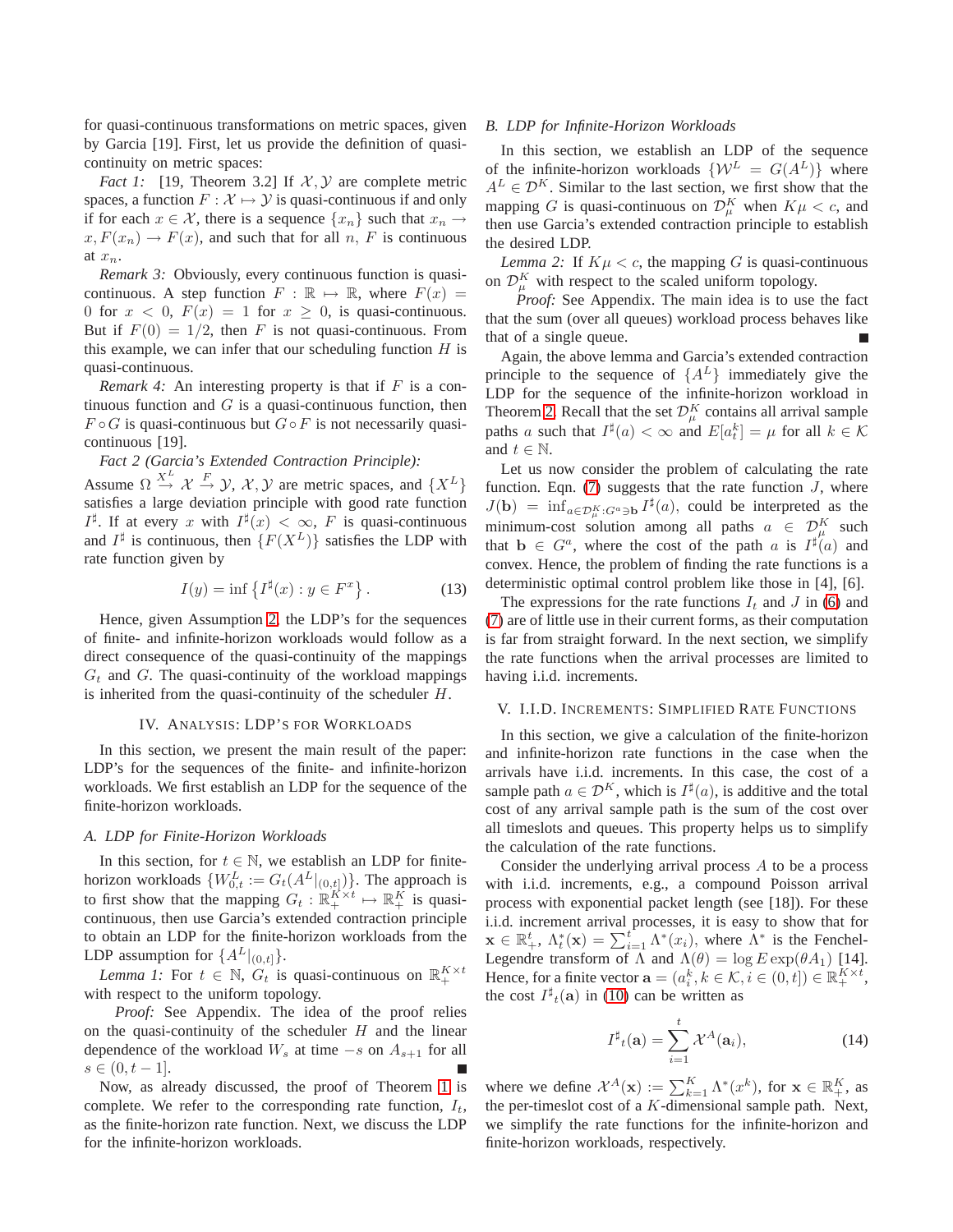#### *A. Infinite-Horizon Rate Function*

The following lemma expresses the infinite-horizon rate function  $J$  as the infimum of the finite-horizon rate functions  $I_t$  over all time t.

<span id="page-4-1"></span>*Lemma 3:* For i.i.d. increment arrivals and  $K\mu < c$ , the infinite-horizon rate function  $J$  is simplified as

$$
J(\mathbf{b}) = \inf_{t \ge 1} I_t(\mathbf{b}).
$$
 (15)

*Proof:* The cost of a sample path over time is the sum of the cost of arrivals in all timeslots. As in the proof of Lemma [2,](#page-3-2) for  $a \in \mathcal{D}_{\mu}^K$  where  $K\mu < c$ , we can find  $t := s^*(a)$ such that  $W_t(a) \in \mathcal{R}$ . Hence, for a such that  $\mathbf{b} \in G^a$ , one can reduce the cost of the path by setting  $a_v = \mu$  for all  $v > t$ while keeping  $G^a \ni \mathbf{b}$ . This is because  $\mathcal{X}^A(\mu \mathbf{1}_K) = 0$  and implies that  $I^{\sharp}(a) = I^{\sharp}(a|_{(0,t]})$ . On the other hand, since  $W_t(a) \in \mathcal{R}$ , we can write  $\mathbf{b} \in G_t^{a|_{(0,t]}}$ . All of these imply that

$$
J(\mathbf{b}) = \inf_{a \in \mathcal{D}_{\mu}^{K}: G^{a} \ni \mathbf{b}} I^{\sharp}(a)
$$
  
= 
$$
\inf_{t \geq 1} \inf_{\mathbf{x} \in \mathbb{R}_{+}^{Kt}: G_{t}^{*} \ni \mathbf{b}} I^{\sharp}( \mathbf{x}) = \inf_{t \geq 1} I_{t}(\mathbf{b}),
$$

by the definition of  $I_t(\mathbf{b})$  in [\(6\)](#page-2-8).

With this simplification available, we now look at the finite-horizon rate function  $I_t$  in more details.

### *B. Finite-Horizon Rate Function*

<span id="page-4-3"></span>In this subsection, we provide a further simplified expression of the finite-horizon rate function  $I_t$ .

*Lemma 4:* For  $t \in \mathbb{N}$ , the finite-horizon rate function  $I_t$  is simplified as

$$
I_t(\mathbf{b}) = \min_{u \in (0,t]} \inf_{\mathbf{x} \in \mathbb{A}(u,\mathbf{b})} I^{\sharp}_u(\mathbf{x}) \tag{16}
$$

for  $\mathbf{b} \in \mathbb{R}_+^K$ , where

$$
\mathbb{A}(u, \mathbf{b}) := \{ a \in \mathbb{R}_+^{K \times u} : \mathbf{b} \in G_u^a,
$$
  

$$
G_{u-v}(a|_{(v,u]}) \notin \mathcal{R}, \forall v \in [1, u-1] \}.
$$
 (17)

*Proof:* This follows the idea from the proof of Lemma [3.](#page-4-1) Let  $t \in \mathbb{N}$ . For  $a \in \mathbb{R}_+^{K \times t}$  such that  $\mathbf{b} \in G_t^a$ , we let  $u =$  $\min \{ t, \min \{ s \in [1, t-1] : W_s = G_{t-s}(a|_{(s,t]}) \in \mathcal{R} \} \}.$  In other words,  $-u$  is the last time the workload vector is inside the capacity region  $R$  before time 0. By definition of  $I_t$ , we already know that the workload vector starts initially inside R at time  $-t$ . With this definition of u, we have  $W_v \notin \mathcal{R}$  for all  $v \in [1, u-1]$ . We can find another path  $\tilde{a} \in \mathbb{R}_+^{Kt}$  with a reduced cost while keeping the workloads at time  $-u+1$  to 0 (i.e.,  $W_{u-1}$  to  $W_0$ ) intact by setting  $\tilde{a}_v = \mu \mathbf{1}_K$ ,  $\forall v \in (u, t]$ and  $\tilde{a}_v = a_v$  otherwise. Since  $\mathcal{X}^A(\mu \mathbf{1}_K) = 0$ , we have  $I^{\sharp}{}_{t}(a) \geq I^{\sharp}{}_{t}(\tilde{a}) = I^{\sharp}{}_{u}(a|_{(0,u]})$  and yet  $\mathbf{b} \in G_{u}^{\tilde{a}|_{(0,u]}} = G_{t}^{\tilde{a}}$ . Since by definition  $W_v = G_{u-v}(a|_{(v,u)})$  for  $v \in [1, u-1]$ , we have

$$
I_t(\mathbf{b}) = \inf_{\mathbf{x} \in \mathbb{R}_+^{K^t}: G_t^{\mathbf{x}} \ni \mathbf{b}} I^{\sharp}{}_{t}(\mathbf{x})
$$
  
\n
$$
= \min_{u \in (0,t]} \inf_{\mathbf{x} \in \mathbb{R}_+^{K^u}: \mathbf{b} \in G^{\mathbf{x}}, G_{u-v}(\mathbf{x}|_{(v,u]}) \notin \mathcal{R}} I^{\sharp}{}_{u}(\mathbf{x})
$$
  
\n
$$
= \min_{u \in (0,t]} \inf_{\mathbf{x} \in \mathbb{A}(u,\mathbf{b})} I^{\sharp}{}_{u}(\mathbf{x}),
$$

where  $\mathbb{A}(u, \mathbf{b})$  is defined as in [\(17\)](#page-4-2).

*Remark 5:* The above lemma reduces the set of feasible sample paths to the set  $\mathbb{A}(u, \mathbf{b})$  for  $u \in (0, t]$ . It is interesting to note the property of the sample paths in this set. For any  $\mathbf{x} \in \mathbb{A}(u, \mathbf{b})$ , we have  $\hat{W}_0(\mathbf{x}) = \hat{\mathbf{x}}(0, u) - c(u - 1) = \hat{\mathbf{b}}$ , recalling that the  $\hat{ }$  notation is the sum over queues. There is no wastage of service capacity over the  $u - 1$  timeslots because  $\forall v \in [1, u - 1], W_v = G_{u-v}(\mathbf{x}|_{(v,u)}) \notin \mathcal{R}$  and hence  $\hat{W}_v > c$ . That is, any sample path  $\mathbf{x} \in \mathbb{A}(u, \mathbf{b})$  has its sum of the arrivals over time  $(0, u]$  and queues equal to  $\hat{\mathbf{x}}(0, u] = \mathbf{b} + c(u - 1).$ 

In addition, an immediate implication of Lemma [4](#page-4-3) is that we can rewrite  $J$  in [\(7\)](#page-2-7) as

$$
J(\mathbf{b}) = \inf_{t \ge 1} I_t(\mathbf{b})
$$
  
=  $\inf_{t \ge 1} \min_{u \in (0,t]} \inf_{\mathbf{x} \in \mathbb{A}(u,\mathbf{b})} I^{\sharp}_{u}(\mathbf{x})$   
=  $\inf_{t \ge 1} \inf_{\mathbf{x} \in \mathbb{A}(t,\mathbf{b})} I^{\sharp}_{t}(\mathbf{x}).$  (18)

If we denote  $t^*$  as the optimizer of the last equation, then  $t^*$ is called the *critical timescale* (see [13]). It can be interpreted that  $t^*$  is the length of time which the buffers are most likely to take to fill from "empty" level (more precisely, anywhere within  $R$ ) to a given level **b**.

Note that for fixed  $u \in \mathbb{N}$ ,  $\inf_{\mathbf{x} \in \mathbb{A}(u,\mathbf{b})} I^{\sharp}_{u}(\mathbf{x})$  is a optimization problem, with a convex cost function  $I^{\sharp}u(\cdot)$  and a set of mixed discrete and continuous feasible solutions  $A(u, b)$ . This problem is difficult to solve analytically. However, in [22] we employ the additivity and convexity of the rate function  $I^{\sharp}$  to further provide some simplified bounds of the rate functions.

#### VI. CONCLUSION

<span id="page-4-2"></span><span id="page-4-0"></span>In this paper, we have established a many-sources LDP for the stationary (infinite-horizon) workload for multi-queue single-server system with simplex capacity, operated under the maximum-weight scheduling with the arrival processes assumed to satisfy a many-sources sample path LDP. To extend the LDP of the arrival processes to the LDP of the workloads, we employed Garcia's extended contraction principle, which applies to quasi-continuous mappings. Along the way, we also establish an LDP for the finite-horizon workload. We gave the associated rate functions and the expression of the infinite-horizon rate function in term of the finite-horizon ones, when the arrivals processes have i.i.d. increments.

Note that the quasi-continuity of the finite-horizon workload mapping and hence the LDP for the sequence of finitehorizon workload processes is valid even when the rate region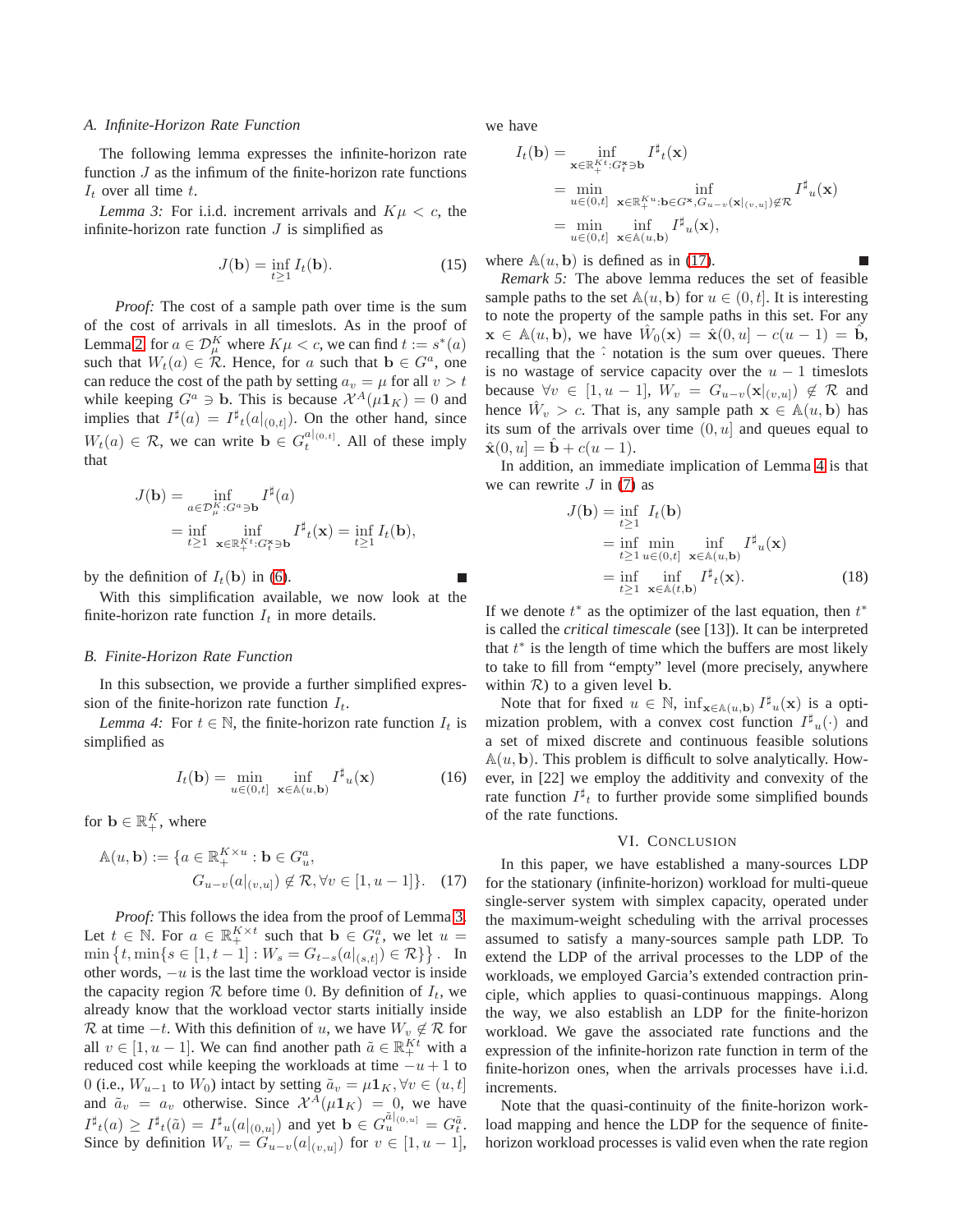is MAC or any convex and compact set. The main difficulty in establishing LDP for the infinite-horizon workload is in showing the quasi-continuity of the infinite-horizon workload mapping. This is an interesting area of future research.

#### APPENDIX

<span id="page-5-1"></span>Here we prove Lemmas [1](#page-3-3) and [2.](#page-3-2) We first show the proof of Lemma [1](#page-3-3) which uses the following fact:

*Fact 3:* Assume  $\mathcal{X} \stackrel{F,G}{\rightarrow} \mathcal{Y}, \mathcal{X}, \mathcal{Y}$  are metric spaces, and  $x \in \mathcal{X}$ . If F is quasi-continuous at x and G is continuous at x, then  $F + G$  is quasi-continuous at x.

*Lemma* [1:](#page-3-3) For  $t \in \mathbb{N}$ ,  $G_t$  is quasi-continuous on  $\mathbb{R}_+^{K \times t}$ with respect to the uniform topology.

*Proof:* Using our queueing equation we first observe the following recursive relation between  $G_t$  and  $G_{t-1}$  for any  $t \in \{2, 3, \ldots\}$  and  $\mathbf{x} = \mathbf{x}_{(0,t]} \in \mathbb{R}_+^{K \times t}$ :

<span id="page-5-0"></span>
$$
G_t(\mathbf{x}_{(0,t]}) = [G_{t-1}(\mathbf{x}_{(1,t]}) - H(G_{t-1}(\mathbf{x}_{(1,t]}))]^+ + \mathbf{x}_1, (19)
$$

where we used the fact that  $W_0(\mathbf{x}_{(0,t]}) = G_t(\mathbf{x}_{(0,t]})$ , and  $W_1(\mathbf{x}_{(1,t]}) = G_{t-1}(\mathbf{x}_{(1,t]})$  when the initial backlog at time  $-t$  is small, i.e.,  $W_t \in \mathcal{R}$ .

Equation [\(19\)](#page-5-0) says that  $G_t(\mathbf{x}_{(0,t)})$  depends linearly on  $x_1$ . This implies the following simple but consequential observations:

<span id="page-5-3"></span>*Observation 1:* If  $G_t$  is strictly quasi-continuous at  $\mathbf{x}_{(0,t]}$ , then it is strictly quasi-continuous at  $\tilde{\mathbf{x}}_{(0,t]}$ :=  $(\tilde{\mathbf{x}}_1, \mathbf{x}_2, \dots, \mathbf{x}_t)$  for any  $\tilde{\mathbf{x}}_1 \in \mathbb{R}_+^K$ . If  $G_t$  is continuous at  $\mathbf{x}_{(0,t]}$ , then it is also continuous at  $\tilde{\mathbf{x}}_{(0,t]}$ .

<span id="page-5-4"></span>*Observation 2:* If  $G_t(\mathbf{x}_{(0,t]}^n) \to G_t(\mathbf{x}_{(0,t]})$  for a sequence  $\{x_{(0,t]}^n\}$  such that  $x_{(0,t]}^n \rightarrow x_{(0,t]}$ , then for any sequence  $\{\tilde{\mathbf{x}}_{(0,t]}^n = (\tilde{\mathbf{x}}_1^n, \mathbf{x}_2^n, \dots, \mathbf{x}_t^n)\}$  where  $\tilde{\mathbf{x}}_1^n \to \mathbf{x}_1$ , we also have  $G_t(\tilde{\mathbf{x}}_{(0,t]}^n) \rightarrow G_t(\mathbf{x}_{(0,t]}).$ 

Using the recursive relation in [\(19\)](#page-5-0), we prove this lemma by induction on  $t \in \mathbb{N}$ . For  $t = 1$ ,  $G_1(\mathbf{a}_1) = \mathbf{a}_1$ , hence  $G_1$ is continuous on  $\mathbb{R}_+^K$ . Assuming that  $G_t$  is quasi-continuous on  $\mathbb{R}_{+}^{Kt}$ , we want to show that  $G_{t+1}$  is quasi-continuous on  $\mathbb{R}^{K(t+1)}_+$ . Using the fact that the  $[\cdot]^+$  function is continuous, Remark [4,](#page-3-4) and Fact [3,](#page-5-1) it suffices to show that the function  $F_t := G_t - H \circ G_t$ , is quasi-continuous on  $\mathbb{R}^{Kt}_+$  to show that  $G_{t+1}$  is quasi-continuous. In particular, for any arrival sample path  $\mathbf{a} = \mathbf{a}_{(0,t]} \in \mathbb{R}_+^{K \times t}$ , we need to show that  $F_t$  is quasicontinuous at  $\mathbf{a}_{(0,t]}$  with respect to the uniform topology. It suffices to show that it is possible to select a sequence  $\hat{\mathbf{a}}^n \to \mathbf{a}$  for which

<span id="page-5-5"></span>
$$
G_t(\hat{\mathbf{a}}_{(0,t]}^n) \qquad \to G_t(\mathbf{a}_{(0,t]}),\tag{20}
$$

$$
H \circ G_t(\hat{\mathbf{a}}_{(0,t]}^n) \longrightarrow H \circ G_t(\mathbf{a}_{(0,t]}), \tag{21}
$$

such that both  $G_t(\cdot)$  and  $H \circ G_t(\cdot)$  are continuous at every  $\hat{\mathbf{a}}_{(0,t]}^n$ .

We show this by first noting that the induction hypothesis, i.e., quasi-continuity of  $G_t$ , and the definition of quasi-continuity ensure that there exists a sequence  $\{a_{(0,t]}^n\}$ such that  $\mathbf{a}_{(0,t]}^n \rightarrow \mathbf{a}$ , in the uniform topology, such that  $G_t(\mathbf{a}_{(0,t]}^n) \rightarrow G_t(\mathbf{a}_{(0,t]}),$  and  $G_t(\cdot)$  is continuous at  $\mathbf{a}_{(0,t]}^n$ for all *n*. We will construct the desired sequence  $\{\hat{a}_{(0,t)}^n\}$ 

from this sequence  $\{a_{(0,t]}^n\}$ . We proceed by considering the following two cases, depending on the value of  $a_1$ .

**Case 1:**  $a_1 > 0$ , i.e., every component of the  $a_1 \in \mathbb{R}^K$  is positive. Let  $\epsilon > 0$  be the smallest component of  $a_1$ . Since  $H(\cdot)$  is quasi-continuous, it is possible to choose a sequence of (workload) vectors  $\{w^n\}$  such that  $w^n \to G_t(\mathbf{a}_{(0,t]})$ , and H is continuous at  $w^n$  for all n. Now, we define

$$
\tilde{\mathbf{a}}_1^n := w^n - [F_{t-1}(\mathbf{a}_{(1,t)}^n)]^+\tag{22}
$$

$$
= wn - Gt(\mathbf{a}_{(0,t]}n) + \mathbf{a}_1n
$$
 (23)

<span id="page-5-2"></span>
$$
= (wn - Gt(a(0,t])) + (Gt(a(0,t]) - Gt(a(0,t]n)+ (a1n - a1) + a1. (24)
$$

It is clear from the last equality that  $\tilde{a}_1^n \rightarrow a_1$  with respect to uniform topology. We need to ensure that  $\tilde{\mathbf{a}}_1^n \geq 0$  since negative quantities are involved in the definition. We do this by using the facts that every component of  $\mathbf{a}_1 \in \mathbb{R}^K$  is greater or equal to  $\epsilon > 0$ , and that  $w^n \to G_t(\mathbf{a}_{(0,t]})$ ,  $G_t(\mathbf{a}_{(0,t]}^n) \to$  $G_t(\mathbf{a}_{(0,t]})$ , and  $\mathbf{a}_1^n \to \mathbf{a}_1$ . These facts imply that there exists an  $n_{\epsilon}$  such that for all  $n > n_{\epsilon}$  we have  $||w^n - G_t(\mathbf{a}_{(0,t]})|| <$  $\epsilon/3, \, ||G_t(\mathbf{a}_{(0,t]}) - G_t(\mathbf{a}_{(0,t]}^n) || < \epsilon/3 \, \text{ and } \, ||\mathbf{a}_1^n - \mathbf{a}_1 || < \epsilon/3$ (with the  $L_1$  norm) which then together with [\(24\)](#page-5-2) imply that, for the sequence  $\tilde{a}_1^{m+n_\epsilon}$ , we always have non-negativity of all components. Hence, we construct a new sequence  $\{\hat{\mathbf{a}}_{(0,t]}^n\}$ where  $\hat{\mathbf{a}}_1^n = \tilde{\mathbf{a}}_1^{n+n_{\epsilon}}$  and  $\hat{\mathbf{a}}_{(1,t]}^n = \mathbf{a}_{(1,t]}^{n+n_{\epsilon}}$ .

This new sequence  $\hat{a}_{(0,t]}^{n}$  is the sequence we are after because using the induction hypothesis together with Obser-vations [1](#page-5-3) and [2,](#page-5-4) we have that  $G_t(\hat{\mathbf{a}}^n) \to G_t(\mathbf{a})$ , and  $G_t$  is continuous at  $\hat{\mathbf{a}}^n$  for all *n*. Furthermore, by construction

$$
G_t(\hat{\mathbf{a}}^n) = \hat{\mathbf{a}}_1^n + [F_{t-1}(\hat{\mathbf{a}}_{(1,t]}^n)]^+
$$
  
=  $\tilde{\mathbf{a}}_1^{n+n_{\epsilon}} + [F_{t-1}(\mathbf{a}_{(1,t]}^{n+n_{\epsilon}})]^+$   
=  $w^{n+n_{\epsilon}}$ . (25)

Hence, we have shown that there exists a sequence  $\hat{a}^n_{(0,t]}$ satisfying [\(20\)](#page-5-5) and [\(21\)](#page-5-5). In addition, the continuity of  $H \circ G_t$ at  $\hat{\mathbf{a}}_{(0,t]}^n$  for all n is a direct consequence of continuity of  $G_t$ at  $\hat{a}_{(0,t]}^{n}$  and continuity of H at  $w^{n+n_{\epsilon}}$ , which is equal to  $G_t(\hat{\mathbf{a}}^{n})$ , for all n.

**Case 2:**  $a_1 \geq 0$ . Without loss of generality by permuting the user labels, we can assume that the first  $k$  components of  $a_1$  are 0 while the rest of the  $K - k$  components are positive. Now the sequence  $\mathbf{a}_1^m$  with  $1/m$  in the first k components and the non-zero values of  $a_1$  in the remaining coefficients converges to  $a_1$  such that for every m every component of  $\mathbf{a}_1^m$  is positive. We construct a sequence  $\{\mathbf{a}_{(0,t)}^m\}$  with this  $\mathbf{a}_1^m$  and  $\mathbf{a}_{(1,t]}^m = \mathbf{a}_{(1,t]}$ . For ease of exposition we denote the vector with  $1/m$  in the first k positions and 0s in the remaining  $K - k$  positions by  $[1/m]_k$ . It is obvious that  $G_t(\mathbf{a}_{(0,t]}^m) \rightarrow G_t(\mathbf{a}_{(0,t]})$  since

$$
G_t(\mathbf{a}_{(0,t]}^m) = \mathbf{a}_1^m + [F_{t-1}(\mathbf{a}_{(1,t]}^m)]^+
$$
  
=  $\mathbf{a}_1^m + [F_{t-1}(\mathbf{a}_{(1,t]})]^+ = [1/m]_k + G_t(\mathbf{a}_{(0,t]}).$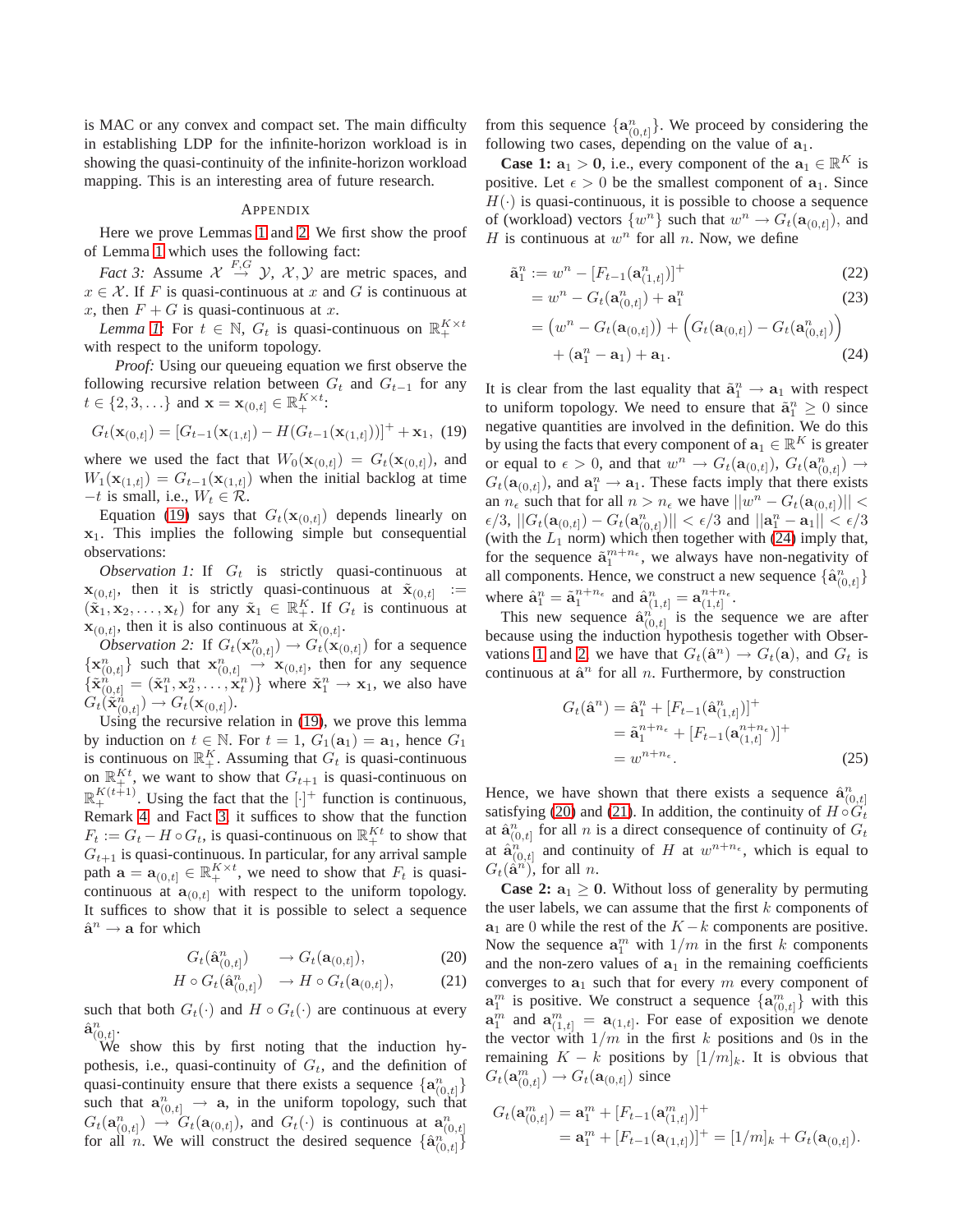When  $G_t(\mathbf{a}_{(0,t]}) \notin [0, C)^K$ , for m large enough,<sup>[2](#page-6-0)</sup> we have

$$
H \circ G_t(\mathbf{a}_{(0,t]}^m) = \mathbf{e}\left(G_t(\mathbf{a}_{(0,t]}^m)\right)
$$
  
= 
$$
\mathbf{e}\left(G_t(\mathbf{a}_{(0,t]})\right) = H \circ G_t(\mathbf{a}_{(0,t]}),
$$

where the function  $e$  is defined in the definition of  $H$  in [\(2\)](#page-1-2). On the other hand, if  $G_t(\mathbf{a}_{(0,t]}) \in [0, C)^K$ , then the continuity of Proj $_{\mathcal{R}}(\cdot)$  yields  $H \circ \hat{G}_t(\mathbf{a}_{(0,t]}^m) \to H \circ G_t(\mathbf{a}_{(0,t]}^m)$ .

Since for each m we have that  $a_1^m$  has all elements strictly positive, we can use the similar construction as in Case 1 but with  $\mathbf{a}_{(0,t]}^m$  in place of  $\mathbf{a}_{(0,t]}$ . In particular, for each m, we can now generate a sequence  $\{\tilde{\mathbf{a}}_{(0)}^{m,n}$  ${m,n \choose 0,t}$  such that  $\tilde{\mathbf{a}}_1^{m,n} \to \mathbf{a}_1^m$  as  $n \to +\infty$ ,  $\tilde{\mathbf{a}}_{(1,t]}^{m,n} = \mathbf{a}_{(1,t]}^n$ , and by using Observations [1](#page-5-3) and [2,](#page-5-4) the following hold

<span id="page-6-1"></span>
$$
G_t(\tilde{\mathbf{a}}_{(0,t]}^{m,n}) \qquad \to G_t(\mathbf{a}_{(0,t]}^m), \tag{26}
$$

$$
H \circ G_t(\tilde{\mathbf{a}}_{(0,t]}^{m,n}) \to H \circ G_t(\mathbf{a}_{(0,t]}^m), \tag{27}
$$

with both  $G_t(\cdot)$  and  $H \circ G_t(\cdot)$  being continuous at  $\tilde{\mathbf{a}}_{(0,t]}^{m,n}$  $\ _{(0,t]}^{m,n}$  for all n.

Now we define the sequence  $\hat{\mathbf{a}}_{(0,t]}^m = \tilde{\mathbf{a}}_{(0,t]}^{m,m}$  $_{(0,t]}^{m,m}$  as the sequence we are after. By construction, we have  $\ddot{a}_{(0,t]}^{m} \rightarrow a_{(0,t]}$  and both  $G_t(\cdot)$  and  $H \circ G_t(\cdot)$  continuous at all  $\hat{\mathbf{a}}_{(0,t]}^m$ . Since  $G_t(\mathbf{a}_{(0,t]}^m) \rightarrow G_t(\mathbf{a}_{(0,t]})$  and  $H \circ G_t(\mathbf{a}_{(0,t]}^m) \rightarrow H \circ \widetilde{G}_t(\mathbf{a}_{(0,t]}),$ it follows from [\(26\)](#page-6-1) and [\(27\)](#page-6-1) that  $G_t(\dot{a}_{(0,t]}^m) \rightarrow G_t(\mathbf{a}_{(0,t]})$ and  $H \circ G_t(\hat{\mathbf{a}}_{(0,t]}^m) \to H \circ G_t(\mathbf{a}_{(0,t]}).$ 

Next, we prove Lemma [2:](#page-3-2)

*Lemma* [2:](#page-3-2) If  $K\mu < c$ , the mapping G is quasi-continuous on  $\mathcal{D}_{\mu}^{K}$  with respect to the scaled uniform topology.

*Proof:* The proof follows the concept in [13]. Let  $K\mu$  < c and  $A \in \mathcal{D}_{\mu}^K$ . Consider any sequence  $\{A^n\}$  such that  $A^n \to$ A. The main step of the proof is based on the following claim:

<span id="page-6-2"></span>*Claim 1:* There exists a  $s^* = s^*(A) < \infty$  and  $n'_0$  such that, when  $n > n'_0$ , the workloads at time  $-s^*$  of the arrival sample paths  $A^n$  and A stay within the rate region  $\mathcal{R}$ , i.e.,  $W_{s^*}(A^n) \in \mathcal{R}$  and  $W_{s^*}(A) \in \mathcal{R}$ .

With this claim and by the definition of  $G_{s^*}$ , the workloads at time zero for  $A^n$  and A are  $G(A^n) = G_{s^*}(A^n|_{(0,s^*)})$  and  $G(A) = G_{s^*}(A|_{(0,s^*]})$ , respectively, when  $n > n'_0$ . In other words, we have transformed the infinite-horizon workload into the finite-horizon workload whose mapping is already known to be quasi-continuous by Lemma [1.](#page-3-3) The proof is now complete since  $G_{s^*}$  is quasi-continuous on  $\mathbb{R}^{K \times s^*}_{+}$  and  $A^n|_{(0,s^*]} \to A|_{(0,s^*]}$ .

What is left is to show Claim [1.](#page-6-2) To do this, we look at the sum arrival processes and the sum workload processes and follow the proof in [13], [14] for the (aggregate) single-queue scenario. Given the definition of  $H$  and the simplex capacity region  $R$ , the queue dynamics for the sum workload is that of a single queue whose arrivals are the sum of the arrivals, i.e.,

<span id="page-6-3"></span>
$$
\hat{W}_{t-1} = [\hat{W}_t - c]^+ + \hat{A}_t, \tag{28}
$$

<span id="page-6-0"></span> ${}^{2}E.g.,$  m being greater than the reciprocal of the maximum positive component of  $G_t(\mathbf{a}_{(0,t]})$ .

where we define the hat  $(\hat{\cdot})$  notation to mean the sum over all users, i.e.  $\hat{A}_t = \sum_{k=1}^K A_t^k$  and  $\hat{W}_t = \sum_{k=1}^K W_t^k$ . Recursion of the queue dynamics [\(28\)](#page-6-3) and letting  $T \rightarrow \infty$  where  $W_T \in \mathcal{R}$ , gives the standard expression for the stationary sum workload [14]:

$$
\hat{W}_0(A) = \sup_{t \in \mathbb{N}} \hat{A}(0, t] - c(t - 1).
$$
 (29)

To prove the claim we use the fact that the rate region  $\mathcal R$ is simplex, hence  $\hat{W}_s \leq c \Leftrightarrow W_s \in \mathcal{R}$ . That is, it suffices to show that there are a  $n'_0$  and a finite s such that, for  $n \geq n'_0$ ,  $\hat{W}_s(A) \leq c$  and  $\hat{W}_s(A^n) \leq c$ .

Since  $A^n \rightarrow A$  under the scaled uniform topology, for any given  $\epsilon > 0$ , there exists a  $n_0$  such that for  $n \geq n_0$ ,  $\max_{k \in K} \sup_{t \in \mathbb{N}} |\frac{A^{n,k}(0,t]}{t} - \frac{A^k(0,t]}{t}]$  $\left| \frac{(0, t)}{t} \right| < \epsilon$ . Hence,  $\sup_t |\frac{\hat{A}^n(0,t]}{t} - \frac{\hat{A}(0,t]}{t}$  $\left|\frac{0,t]}{t}\right| < K\epsilon$ . Since  $A \in \mathcal{D}_{\mu}^K$ , there is a  $t_0 <$  $\infty$  such that for  $t > t_0$  and  $k \in K$ ,  $\frac{A^k(0,t]}{t} \leq \mu + \epsilon$ . Therefore, it follows that  $\frac{\hat{A}(0,t)}{t} \leq K\mu + K\epsilon$  for  $t > t_0$ . Since  $K\mu < c$ , we choose  $\epsilon = (c - K\mu)/4K$ . We now have that for all  $n \ge n_0$  and  $t \ge t_0$ ,  $\frac{\hat{A}^n(0,t]}{t} < K(\mu + 2\epsilon) = (c + K\mu)/2 < c$ , and we also have that  $\frac{\hat{A}(0,t)}{t} \le K(\mu+\epsilon) = (c+3K\mu)/4 < c$ . In other words, for all  $n \geq n_0$ , the workload at time zero is a function of only the arrivals within time  $(0, t_0]$  and hence,

$$
\hat{W}_0(A) = \sup_{1 \le t \le t_0} \hat{A}(0, t] - c(t - 1),
$$
  

$$
\hat{W}_0(A^n) = \sup_{1 \le t \le t_0} \hat{A}^n(0, t] - c(t - 1).
$$

Let  $s \leq t_0$  and  $s^n \leq t_0$  be the minimum values of the optimizing  $t$ 's in the above equations, respectively. It can be shown as in [14, Lemma 5.4] that  $\hat{W}_s(A) \leq c$ and  $\hat{W}_{s^n}(A^n) \leq c$  (and in addition,  $\hat{W}_v(A) > c$  and  $\hat{W}_{v^n}(A^n) > c$  for all  $v \in (0, s)$  and  $v^n \in (0, s^n)$ ).

Next we show that there exists  $n_1$  such that for  $n \geq n_1$ ,  $s^n = s$ . This is not difficult because it is known that  $\hat{W}_0$ is continuous on  $\mathcal{D}_{K\mu}$  [13, Lemma 13]. Since  $\hat{A}^n \to \hat{A}$  on  $\mathcal{D}_{K\mu}$ , we have  $\hat{W}_0(A^n) \to \hat{W}_0(A)$  and  $s^n \to s$ . Since  $s^n, s \in$ N, there exists a  $n_1$  such that  $s^n = s$  for  $n \geq n_1$ . The claim is now proved by taking  $n'_0 = \max(n_1, n_0)$ .

#### **REFERENCES**

- [1] M. Andrews, A. Stolyar, K. Kumaran, R. Vijayakumar, K. Ramanan, and P. Whiting, "Scheduling in a queuing system with asynchronously varying service rates," *Probab. Eng. Inf. Sci.*, vol. 18, pp. 191–217, 2004.
- [2] D. Bertsimas, I. Paschalidis, and J. Tsitsiklis, "Asymptotic buffer overflow probabilities in multiclass multiplexers: an optimal control approach," *IEEE Trans. Autom. Control*, vol. 43, no. 3, pp. 315–335, 1998.
- [3] A. L. Stolyar and K. Ramanan, "Largest weighted delay first scheduling: Large deviations and optimality," *Annals of Applied Probabilities*, vol. 11, no. 1, pp. 1–48, Feb. 2001.
- S. Shakkottai, "Effective Capacity and QoS for wireless scheduling," *IEEE Trans. Autom. Control*, vol. 53, no. 3, pp. 749–761, Apr. 2008.
- [5] L. Ying, R. Srikant, A. Eryilmaz, and G. Dullerud, "A Large Deviations analysis of scheduling in wireless networks," *IEEE Trans. Inf. Theory*, vol. 52, no. 11, pp. 5088–5098, Nov. 2006.
- [6] V. G. Subramanian, "Large deviations of max-weight scheduling policies of convex rate regions," in *2008 ITA*, 2008.